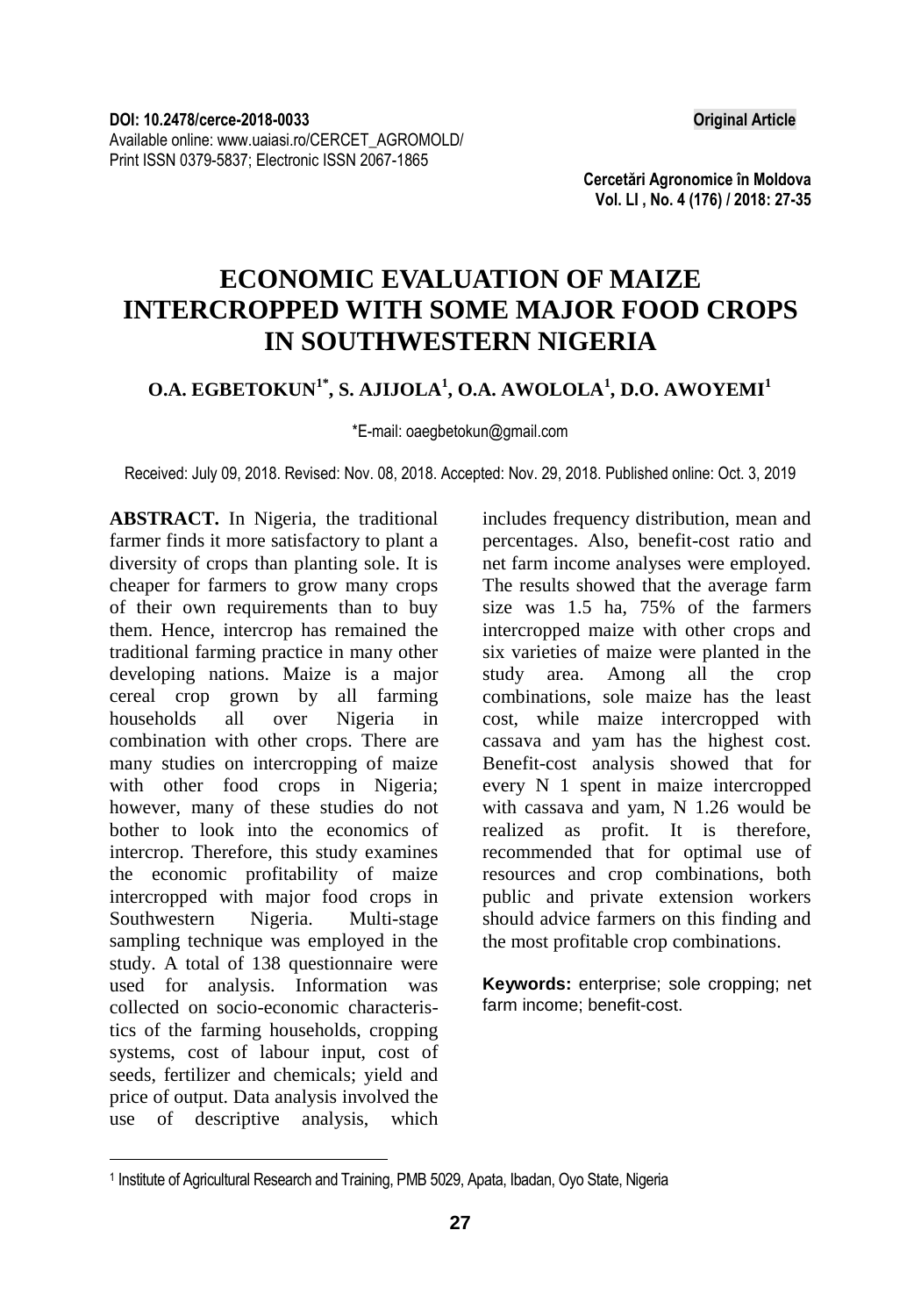## **INTRODUCTION**

In Nigeria and in many other developing nations, intercrop has remained the traditional farming practice. It is a wide spread food crop production system in the humid and sub-humid tropics of West Africa (Akobundu, 1980; Anuebunwa, 1991, Ande *et al.,* 2008). A cropping system is an aspect of farming system or agricultural production system, which consists of one or more enterprises, or business activities in which sets of resources and inputs are uniquely managed by the farmer in the production of one or more commodities to satisfy human needs for food, fibre, various products, monetary income and other objectives (Okigbo, 1982). This however differs from one region or zone to the other to conform to the culture of the people. Intercropping, as a type of cropping systems, is the growing of two or more crops in proximity to promote interaction between them. In line with this definition, Okigbo (1978), Wahua (1982), Ikeorgu (1983) explained that intercropping is the growing of two or more crops simultaneously on the same field, such that the period of overlap is long enough to include their vegetative stage. Intercropping is a common feature of agriculture in the tropical Africa, as well as in the Asian and American tropics (Dalrymple, 1971; Papendick *et al.,* 1976; Okigbo 1978; Kurt, 1984).

Specific intercropping systems have developed over the centuries in the different regions and they are closely adapted to the prevailing ecological and socio-economic conditions. Kurt (1984) explained that intercropping system differs frequently from one area to another with changes in soil and local climate, while social and cultural conditions may superimpose on the ecological and economic zones. Thus, as regions and ethnic groups differ in their food preferences, so also do they differ in their cropping systems. In Nigeria, the traditional farmer finds it more satisfactory to plant a diversity of crops than planting sole. It is cheaper for farmers to grow many of their own requirements than to buy them (Kurt, 1984; Gomez and Gomez, 1986). Intercropping generally not only minimizes risks due to crop failure under adverse environmental conditions, but also gives a higher total return per unit area of land (Ijoyah and Jimba, 2011).

Maize is often found severally intercropped with assorted crops, thereby forming an integral component of various cropping systems. In general, there is a high indication in the importance of intercropping, since it has for some time now become government policy to increase production by improving intercropping systems (Kurt, 1984).

The major annual crops, which are of great importance to most categories of farmers, include the grain cereals – maize, sorghum, millet and rice; tubers – cassava, yam, sweet potatoes and Irish potatoes; others include beans, cow pea, soya bean and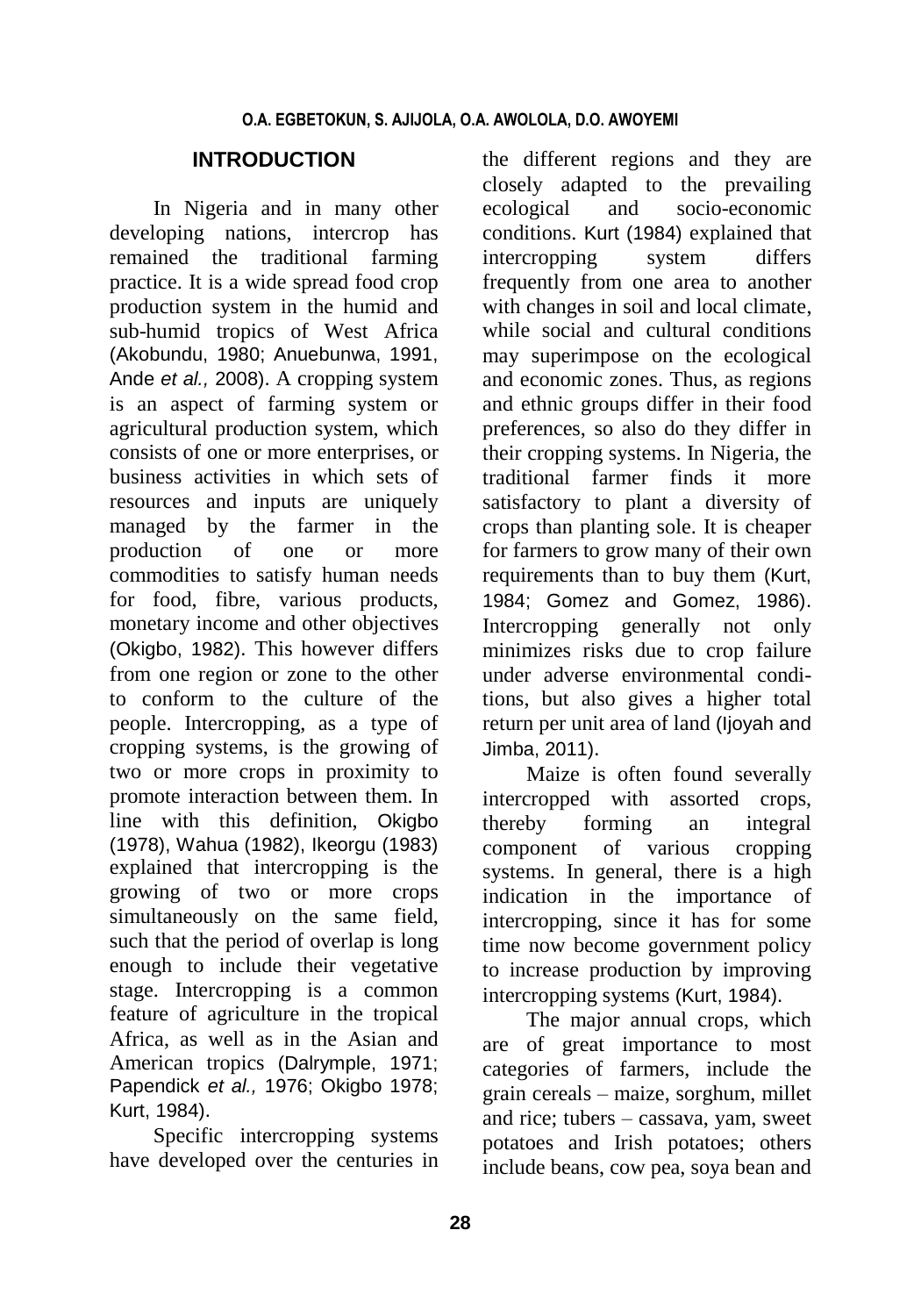#### **ECONOMIC EVALUATION OF MAIZE INTERCROPPED WITH MAJOR FOOD CROPS IN S.W. NIGERIA**

many varieties and species of vegetables. The world food revolves around these crops and the farmers make use of factors of production land labour, capital to ensure the feeding of the human race.

There are many studies on intercropping of maize with other food crops. A lot of these studies either focused on productivity and yield response of the intercropping systems (Iken and Amusa, 2004), compatibility and suitability of the crops for intercropping with little or no emphasis on the economic analysis of the intercropping systems. Therefore, this study examines the economic profitability of maize intercropped with major food crops in Southwestern Nigeria.

## **MATERIAL AND METHODS**

#### **Study area**

Southwestern Nigeria represents a geo-political zone spreading between Lat. 5° and 9° N and has a land area of 114,271 km<sup>2</sup> , representing 12% of the country's land mass. The Southwestern Nigeria comprises of six States, namely Ekiti, Lagos, Ogun, Ondo, Osun and Oyo States (REFILS Workshop Report, 2012). It has the total population of about 27,581,992 (NPC, 2006). The zone is characterized by a typical equatorial climate, with distinct dry and wet seasons. The main growing season lasts up to 9 months, with two peaks in July and September. Rainfall ranges between 1200 mm in the Northern areas of Ondo, Oyo and Osun States to nearly 2600 mm in the coastal areas of Lagos and Ogun States. Average zonal rainfall is 1480 mm, with a mean monthly temperature range of 18°C-24°C

during the raining season and 30 *°*C-35°C during the dry season. The zone also has four distinct sub-ecologies swamp mangrove forest, moist and dry lowland forest, woodland forest and savanna mosaic. The soil has low to medium productivity potential (FMA and NR, 1997).

#### **Sampling technique**

In view of the objectives of the study, the household level data were collected from a survey in Southwestern geo-political zone of Nigeria. Multi-stage sampling technique was employed in the study. The first stage was the random sampling of three states in Southwestern Nigeria. Here, Ondo, Ogun and Oyo states were selected. The second stage was random sampling of two agricultural zones, each in the states as classified by Agricultural Development Programmes (ADPs). The third stage was the random selection of three villages in each state ADP zones. The last stage was the random selection of ten farming households in each of the villages selected.

A total of 180 questionnaires were administered, but 138 were found to have complete information useful for analysis. Information was collected on socioeconomic characteristics of the farming households, cropping systems, cost of labour input, cost of seeds, fertilizer and chemicals; yield and price of output. Data analysis involved the use of descriptive analysis, which includes frequency distribution, mean and percentages. Also, benefit-cost ratio and net farm income analyses were employed.

#### **Analytical techniques**

Benefit-cost analysis is used to evaluate, measure or compare the potential benefits of farm enterprises with the costs incurred or anticipated costs.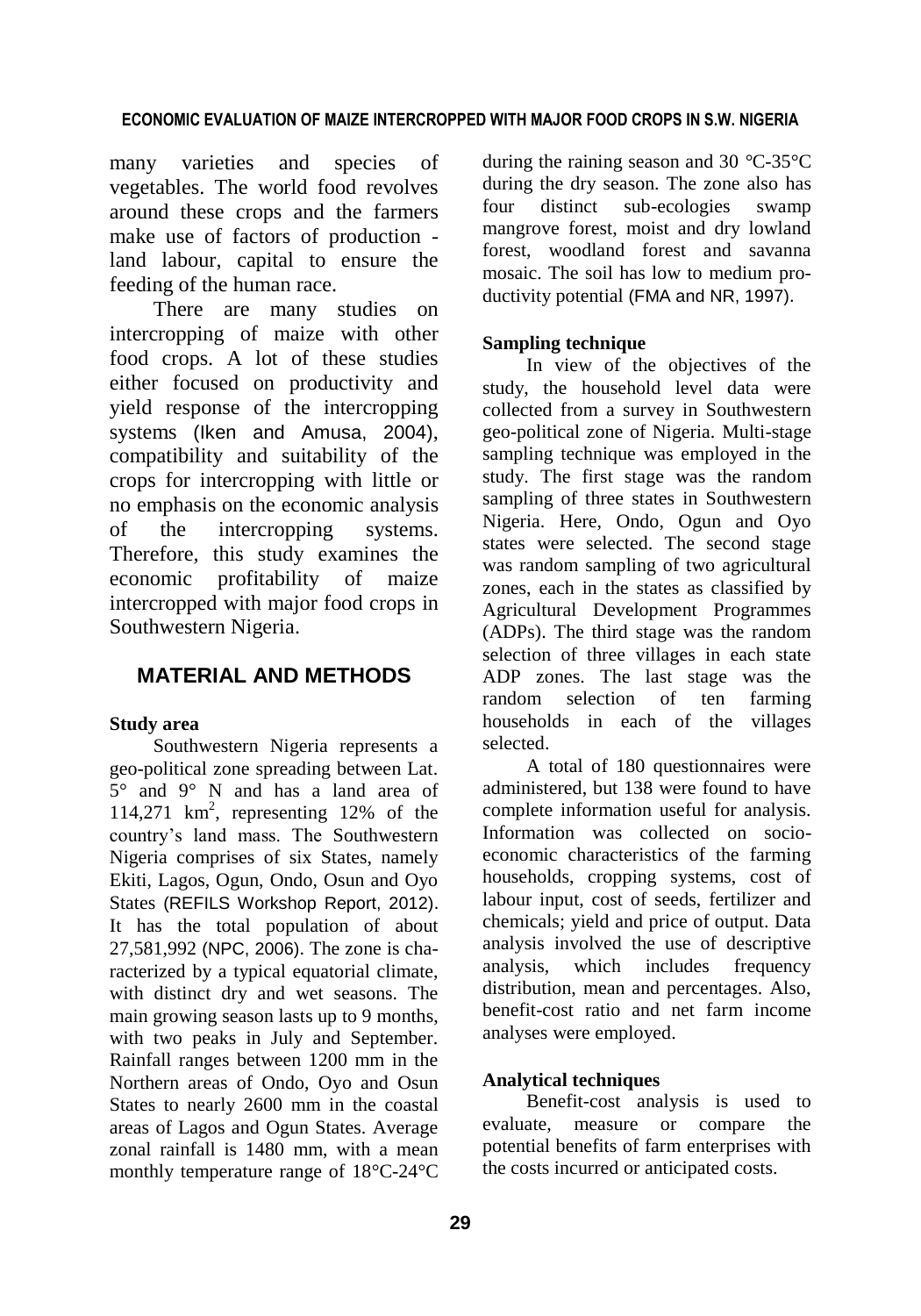$$
BC = \frac{TR - TC}{TC} = \frac{P.Q - (VC + FC)}{VC + FC}
$$

where,  $BC = Benefit - cost$ ;  $TR = P.Q =$ Total revenue (naira);  $P = Price$  of farm produce (naira);  $Q =$  Quantity of farm produce offer for sale (naira);  $TC = VC +$  $FC = Total cost (naira); VC = Variable$  $cost (naira)$ ;  $FC = Fixed cost (naira)$ .

#### **Net farm income analysis**

Net farm income is the difference between the revenue realized from the sales of farm produce and the cost incurred in the production of such produce within a production season. Net farm income is as given below:

 $NFI = TR - TC$ ;  $NFI = PO - (VC + FC)$ , where,  $NFI = Net$  farm income (naira):  $TR = PQ = Total revenue (naira); P =$ Price of farm produce (naira):  $Q =$ Quantity of farm produce offer for sale (naira):  $TC = VC + FC = Total cost$ (naira;)  $VC = Variable cost (naira;) FC =$ Fixed cost (naira).

### **RESULTS AND DISCUSSION**

 $(VC + FC)$ <br>  $\overline{C + FC}$ ; TR = P.Q =<br>  $\overline{C + FC}$ ; TR = P.Q =<br>  $\overline{C}$ ; TR = P.Q =<br>  $\overline{C}$  = Variable<br>  $\overline{C}$  = Variable<br>  $\overline{C}$  = Variable<br>  $\overline{C}$  = Variable<br>  $\overline{C}$  = Variable<br>  $\overline{C}$  = Variable<br>  $\overline{C}$  = Varia The mean age of the farmers was 47 years, which implies that the farmers are energetic and in their productive years. It also implies that many farm enterprises could be combined by the farmers to minimize risk of loss of farm produce, which could arise from engaging in a single enterprise. The farmers have average household size of six persons. This implies that more family labour would be used on farm. Half of the farmers (50%) had post primary education. This high level of education implies that dissemination of new technology and innovation in agriculture would be easily adopted by the farmers. This

is because there is a high positive correlation between level of education and technology adoption by farmers in Nigeria, as found out in a study conducted by Gani and Adeoti, 2011.

The average farm size is 1.5 ha and more than half (62%) of the respondents cultivated less than 1 ha of farmland. This shows that agricultural practice in Southwestern Nigeria is still largely controlled by small scale farms. The small farm size could be as a result of land tenure system and to a large extent the level of urbanization in the area. Most farmers (75%) engaged in intercropping of maize with other crops (*Tables 1 and 2*). Maize intercropped with cassava is the most practiced enterprise combination and 36% of the farmers intercropped maize with cassava in the study area (*Fig. 1*). Six varieties of maize were planted in the study area. However, Suwan-1-SR-Y (30%), DMR-LSR-Y (25%) and combination of Suwan-1-SR-Y and DMR-LSR-Y (15.9%) were mostly planted (*Table 3*).

This shows that 70.9% of the farmers planted either Suwan-1-SR-Y or DMR-LSR-Y varieties. This suggests that the farmers are used to planting improved maize varieties. The adoption and planting of these improved varieties of maize could be due to high level of education in the area.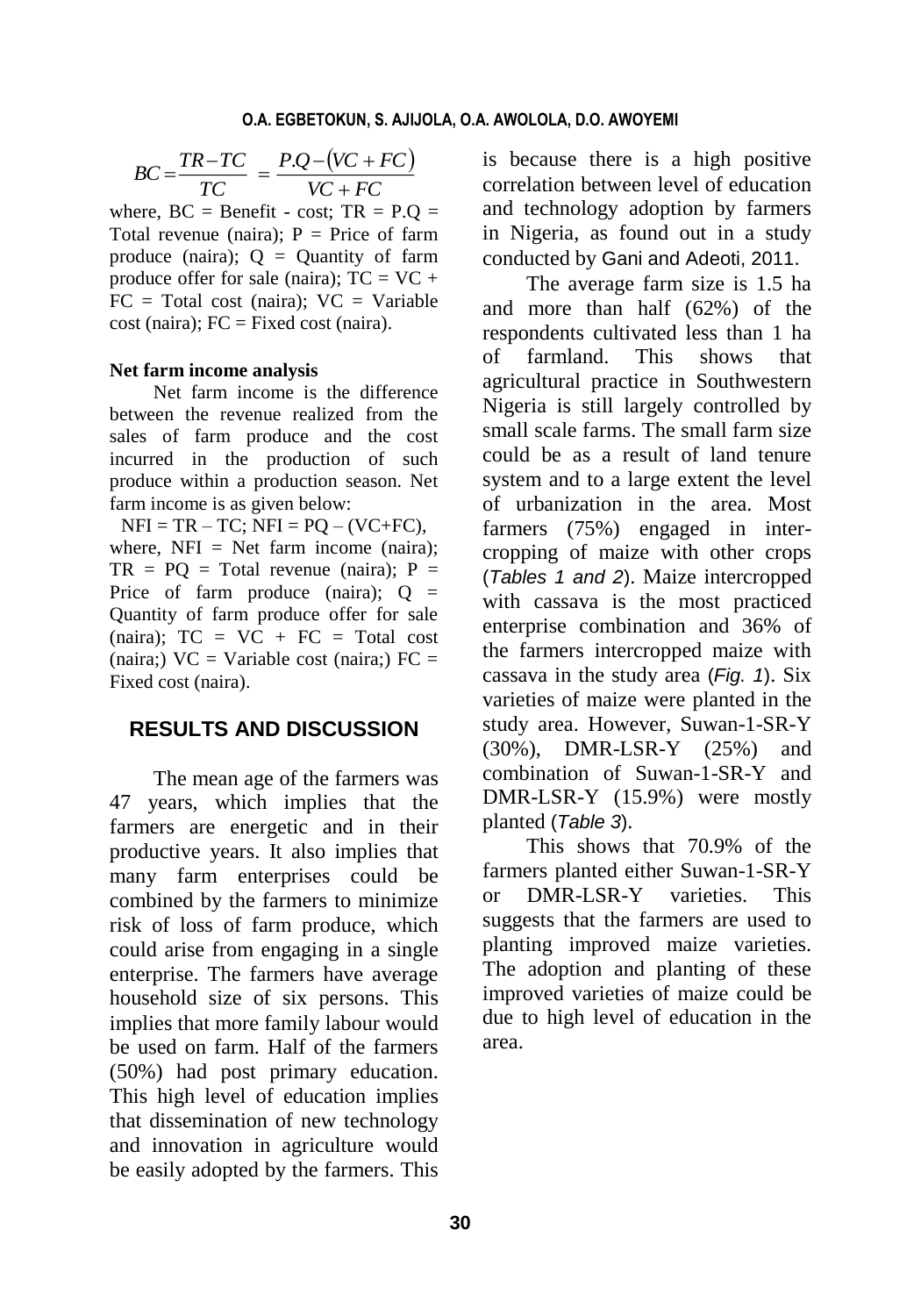| <b>Characteristics</b>    | <b>Frequency</b> | Percentage | <b>Mean</b> |
|---------------------------|------------------|------------|-------------|
| Age (years)               |                  |            |             |
| $\leq 30$                 | 6                | 4.2        |             |
| $31 - 40$                 | 26               | 18.7       | 47          |
| $41 - 50$                 | 52               | 37.9       |             |
| $51 - 60$                 | 41               | 29.9       |             |
| 61 above                  | 13               | 9.3        |             |
| <b>Total</b>              | 138              | 100        |             |
| <b>Level of Education</b> |                  |            |             |
| No formal education       | 19               | 13.8       |             |
| Primary school            | 50               | 36.2       |             |
| Secondary school          | 54               | 39.1       |             |
| Post-secondary school     | 15               | 10.9       |             |
| <b>Total</b>              | 138              | 100        |             |
| Farm size (ha)            |                  |            |             |
| < 1                       | 86               | 62.1       |             |
| $1 - 3$                   | 39               | 28.1       | 1.5         |
| $> 3\,$                   | 13               | 19.8       |             |
| <b>Total</b>              | 138              | 100        |             |
| Household size            |                  |            |             |
| $\leq 3$                  | 13               | 9.3        |             |
| $\overline{4-7}$          | 90               | 65.2       | 6           |
| $8 - 11$                  | 35               | 25.5       |             |
| <b>Total</b>              | 138              | 100        |             |
| Cropping pattern          |                  |            |             |
| Mono-cropping             | 34               | 24.6       |             |
| Intercropping             | 104              | 75.4       |             |
| <b>Total</b>              | 138              | 100        |             |

|  |  |  | Table 1 - Demographic characteristics of the respondents |  |  |  |  |
|--|--|--|----------------------------------------------------------|--|--|--|--|
|--|--|--|----------------------------------------------------------|--|--|--|--|

## **Table 2 - Distribution of enterprise combinations**

| S/N | <b>Crop combinations</b>    | <b>Frequenc</b> | Percentage | Ranking/<br><b>Remark</b> |
|-----|-----------------------------|-----------------|------------|---------------------------|
|     | Maize (mono-cropping)       | 33              | 23.9       |                           |
| ົ   | Maize + cassava             | 50              | 36.2       |                           |
| 3   | Maize + yam                 | 10              | 7.2        |                           |
|     | Maize + cassava + yam       | 12              | 8.7        |                           |
| 5   | Maize + cassava + melon     |                 | 5.8        |                           |
| 6   | Maize + cassava + vegetable | 18              | 13.0       |                           |
|     | Maize + yam + vegetable     |                 | 5.1        |                           |
|     | Total                       | 138             | 100        |                           |

Note: 1 denotes most practiced crop combination.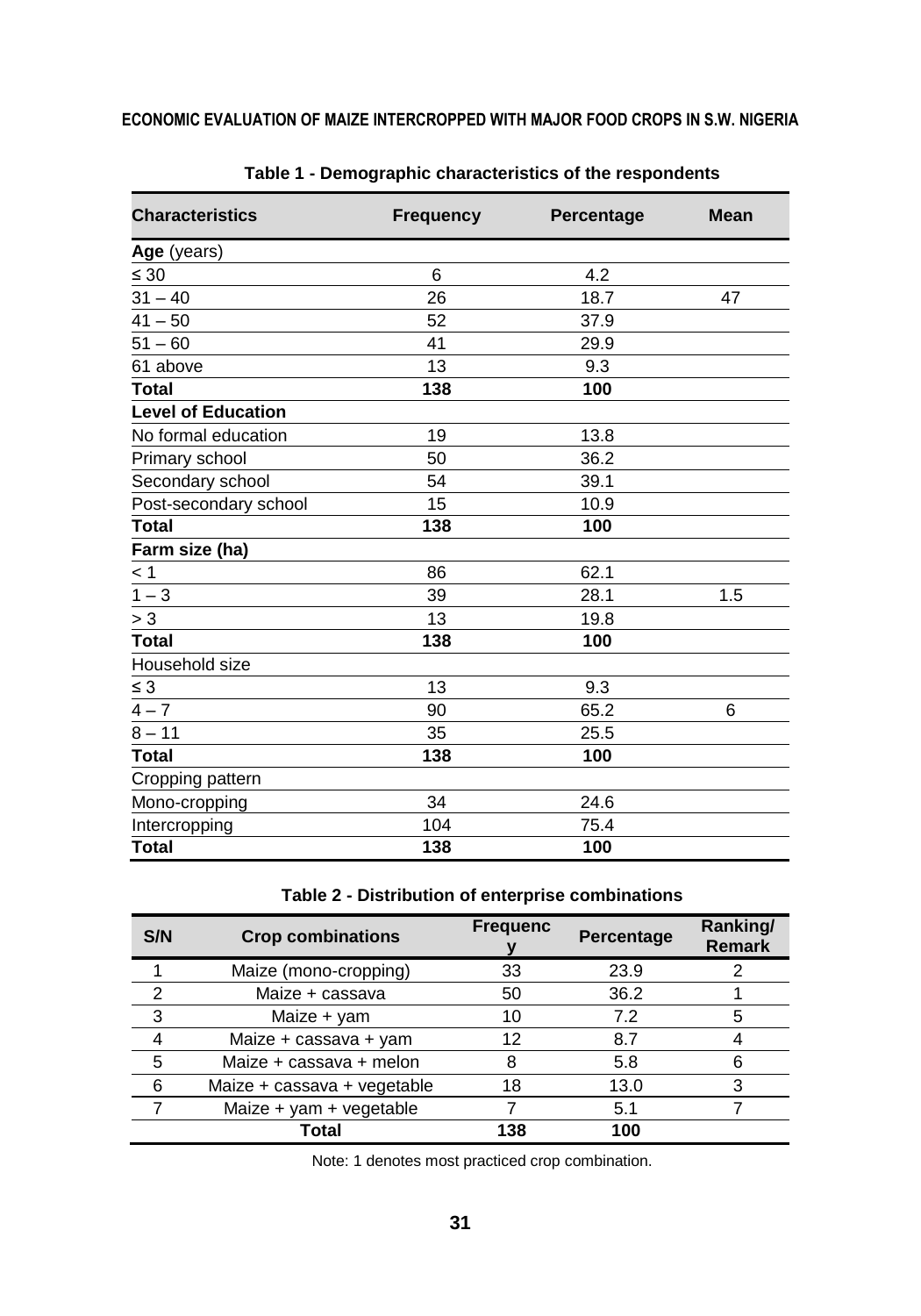| <b>Maize varieties</b>                | <b>Frequency</b> | <b>Percentage</b> |
|---------------------------------------|------------------|-------------------|
| DMR-LSR-W                             | 4                | 2.9               |
| DMR-LSR-Y                             | 35               | 25.4              |
| DMR-LSR-Y, DMR-LSR-W                  | 10               | 7.2               |
| SUWAN-1-SR-Y                          | 42               | 30.4              |
| SUWAN-1-SR-Y, LOCAL                   | 9                | 6.5               |
| SUWAN-1-SR-Y, DMR-LSR-W               | 1                | 0.7               |
| SUWAN-1-SR-Y, DMR-LSR-Y               | 22               | 15.9              |
| SUWAN-1-SR-Y, DMR-LSR-Y,<br>DMR-LSR-W | 2                | 1.4               |
| TZSR-Y-1                              | 6                | 4.3               |
| TZSR-W-1                              | $\mathcal{P}$    | 1.4               |
| TZSR-Y-1, TZSR-W-1                    | 2                | 1.4               |
| Total                                 | 138              | 100               |

**Table 3 - Maize varieties cultivated by the respondents**



**Figure 1 - Distribution of farmers according to enterprise combination**

The least cost enterprise was sole maize, while the highest cost enterprise was maize intercropped with cassava and yam (*Table 4*). Benefit-cost analysis indicates that for every N1 spent in maize intercropped with cassava and yam, N1.26 would accrue as benefit. Therefore, the enterprise (crop combination) that gives the highest return to management was maize intercropped with cassava and yam, while the crop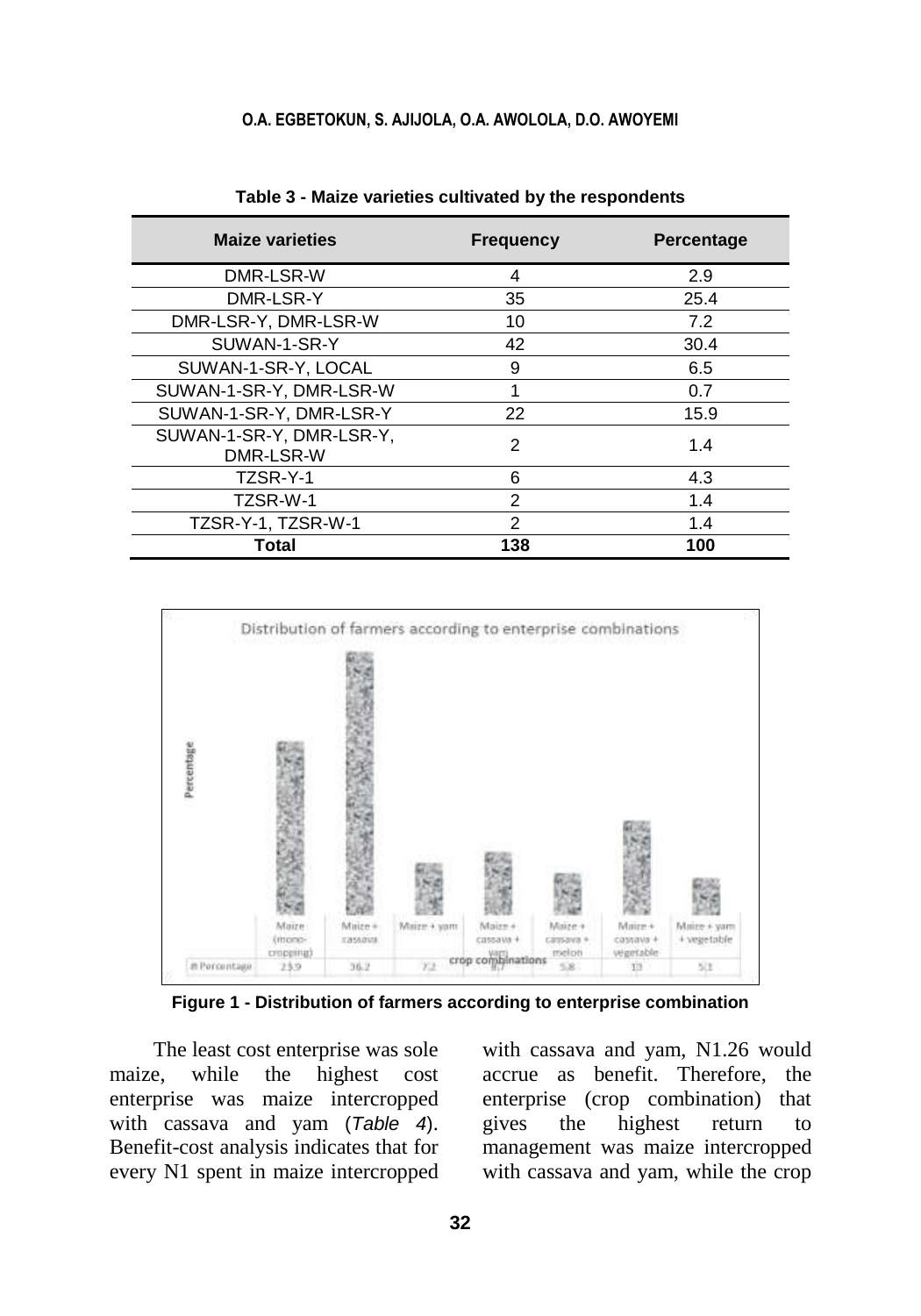#### **ECONOMIC EVALUATION OF MAIZE INTERCROPPED WITH MAJOR FOOD CROPS IN S.W. NIGERIA**

combinations that gave the least return to management was maize intercropped yam and vegetable (*Table 4*). Analysis of net farm income shows that maize planted sole gave the highest net income (*Table 5*). This is due to the fact that cost of input was low, especially cost incurred on planting materials. However, the risk is very high because if there is crop failure perhaps due to outbreak of pest or disease, drought, flood etc there could be a total loss of income in sole cropping system. Among the intercropped, maize intercropped with cassava and yam gave the highest net farm income, while maize intercropped with yam and vegetable gave the least net farm income (*Table 5*).

| S/N            | Crop<br>combinations           | <b>Total cost</b><br>(N) | <b>Revenue</b><br>(N) | <b>Benefit-</b><br>cost | Ranking       |
|----------------|--------------------------------|--------------------------|-----------------------|-------------------------|---------------|
|                | Maize (sole)                   | 27574.26                 | 103129.00             | 2.74                    |               |
| $\overline{2}$ | Maize + cassava                | 28567.38                 | 50007.50              | 0.75                    | 5             |
| 3              | Maize + yam                    | 28469.10                 | 24205.50              | (0.15)                  | 7             |
| 4              | Maize + cassava<br>+yam        | 32803.00                 | 74212.50              | 1.26                    | $\mathcal{P}$ |
| 5              | Maize + cassava +<br>melon     | 30809.73                 | 55122.50              | 0.79                    | 4             |
| 6              | Maize + cassava +<br>vegetable | 28707.12                 | 53949.50              | 0.88                    | 3             |
| 7              | Maize $+$ yam $+$<br>vegetable | 28608.84                 | 28147.79              | (0.02)                  | 6             |

Note: 1 is the most profitable and values in parenthesis are negative returns to management.

|      | Table 5 - Net farm income of different crop combinations |                |          |  |
|------|----------------------------------------------------------|----------------|----------|--|
| Cron | Total cost                                               | <b>PAVANUA</b> | Not form |  |

| S/N            | Crop<br>combinations              | <b>Total cost</b><br>(N) | <b>Revenue</b><br>(N) | <b>Net farm</b><br>income | Ranking        |
|----------------|-----------------------------------|--------------------------|-----------------------|---------------------------|----------------|
|                | Maize (sole)                      | 27574.26                 | 103129                | 75554.74                  |                |
| $\overline{2}$ | Maize +<br>cassava                | 28567.38                 | 50007.5               | 21440.12                  | 5              |
| 3              | Maize + yam                       | 28469.1                  | 24205.5               | $-4263.6$                 | 7              |
| 4              | Maize +<br>cassava +yam           | 32803                    | 74212.5               | 41409.5                   | $\overline{2}$ |
| 5              | Maize +<br>cassava +<br>melon     | 30809.73                 | 55122.5               | 24312.77                  | 4              |
| 6              | Maize +<br>cassava +<br>vegetable | 28707.12                 | 53949.5               | 25242.38                  | 3              |
|                | Maize + yam +<br>vegetable        | 28608.84                 | 28147.79              | $-461.05$                 | 6              |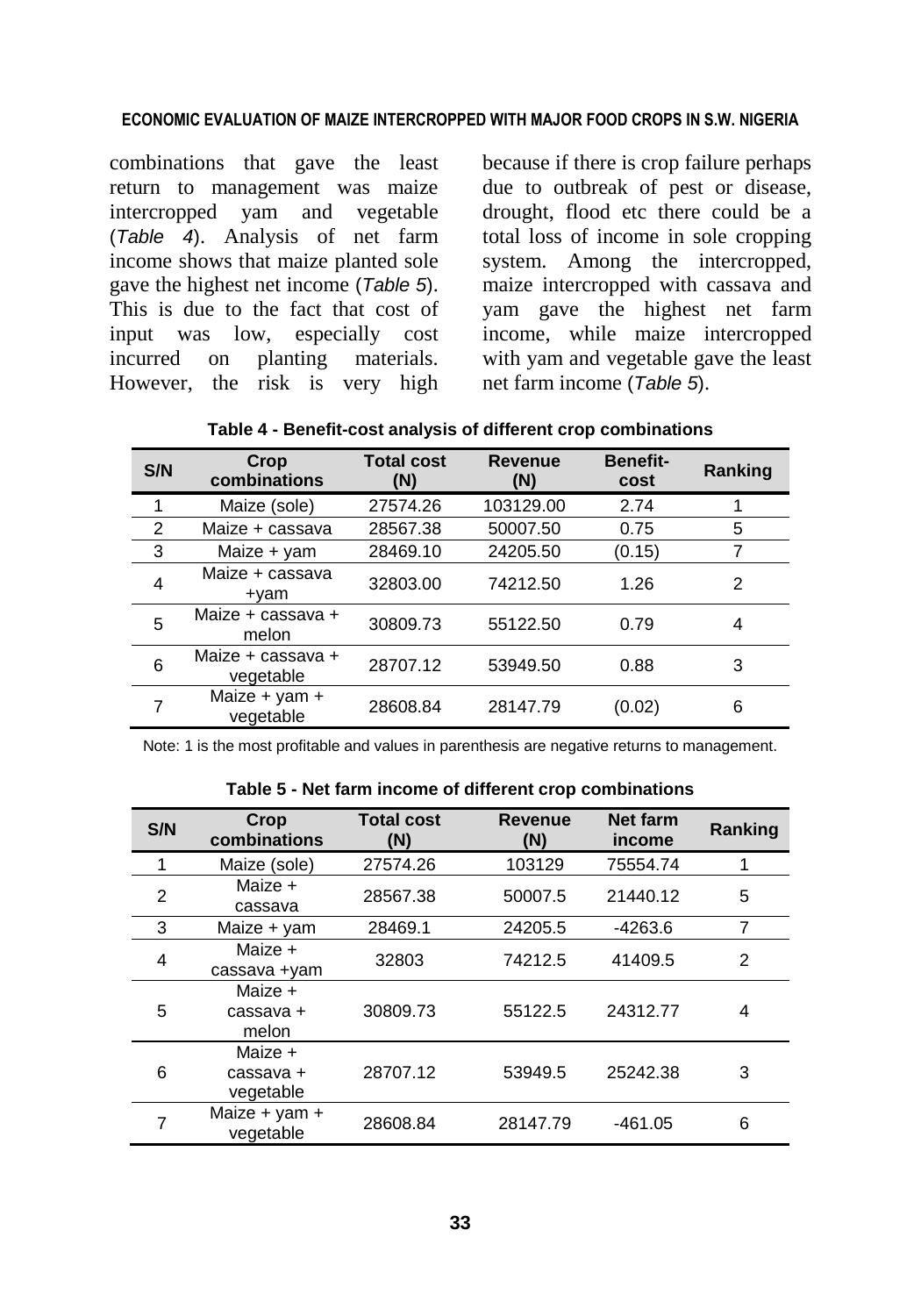## **CONCLUSION AND RECOMMENDATION**

Fifty percent of farmers in the study area intercropped cassava with maize; however, it was the least profitable. The non-profitable enterprises were the combinations of maize with only yam, and maize with yam and vegetable. The most profitable enterprise was maize intercropped with cassava and yam.

Farmers, generally, guide against risk or loss; so, they may not want to plant only maize, which is most profitable. Therefore, awareness should be given to farmers by government at all levels on the most viable profitable crop combinations through the services of the extension agents.

#### **REFERENCES**

- **Akobundu, I.O. (1980).** Weed science research at the International Institute of Tropical Agriculture and research needs in Africa. *Weed Sci.,* 28(4): 439-444, https://doi.org/10.1017/S00 43174500055648
- **Ande, O.T., Adediran, J.A., Ayoola, O.T. & Akinlosotu, T.A. (2008).** Effect of land quality, management and cropping systems on cassava production in Southern Western Nigeria. *Afr.J.Biotechnol.,* 7(14): 2368 - 2374.
- **Anuebunwa, F.O. (1991).** Weed control in yam/maize/cassava intercrop for resource limited farmers. *Nigerian J.Weed Sci.,* 4: 63-69.
- **Dalrymple D.G. (1971).** Survey of multiple cropping in less developed nations. Foreign Economic Development Service, USDA 1971, No.FEDR-12 pp.vii + 107 pp.
- **Federal Ministry of Agriculture and Natural Resources (FMA & NR) (1997).** Nigeria Agricultural Statistics Time Series Data. A Publication of Agricultural Statistics and Information Systems, Dept. Planning, Res. Statistics FMA & NR, Abuja, 2<sup>nd</sup> Edition.
- **Gomez, A.A. & Gomez, K.A. (1986).** Multiple cropping in the humid tropics of Asia. *IDRC.,* Ottawa, Canada, pp. 1-13.
- **Ijoyah, M.O. & Jimba, J. (2011).** Effects of planting methods, planting dates and intercropping systems on sweet potato-okra yields in Makurdi, Nigeria. *Agric.Sci.Res.J.*, 1(8): ,184- 190.
- **Iken, J.E. & Amusa, N.A. (2004).** Maize research and production in Nigeria, *Afr.J.Biotechnol.y*,, 3: 302-307.
- **Ikeorgu, J.E.G. (1983).** Some micro-environmental changes under cassava (*Manihot esculanta* Crantz) – maize (*Zea mays* L.) intercrops growth with okro (*Abelmoschus esculentus* L.) and 'egusi' melon (*Colocynthis vulgaris* L.) A Ph.D thesis, University of Ibadan, Nigeria, 259 p.
- **Kurt, G.S. (1984).** Intercropping in tropical smallholder agriculture with special reference to West Africa. *GTZ*, pp 1-233.
- **National Population Commission (NPC) (2006).** Federal Republic of Nigeria Official Gazette, Population Census. Retrieved January 10, 2009, from, http:[//www.nigerianstat.gov.ng.](http://www.nigerianstat.gov.ng/)html.
- **Okigbo, B.N. (1978).** Cropping systems and related research in Africa. *AAASA Occasional publications Pub.Ser. OT-1*, Addis Ababa, Ethiopia, 81 p.
- **Okigbo, B.N. (1982).** Farming system research, An overview of its definetions, concepts and scope. Paper presented at the training workshop on farming system research NIFOR, Benin.